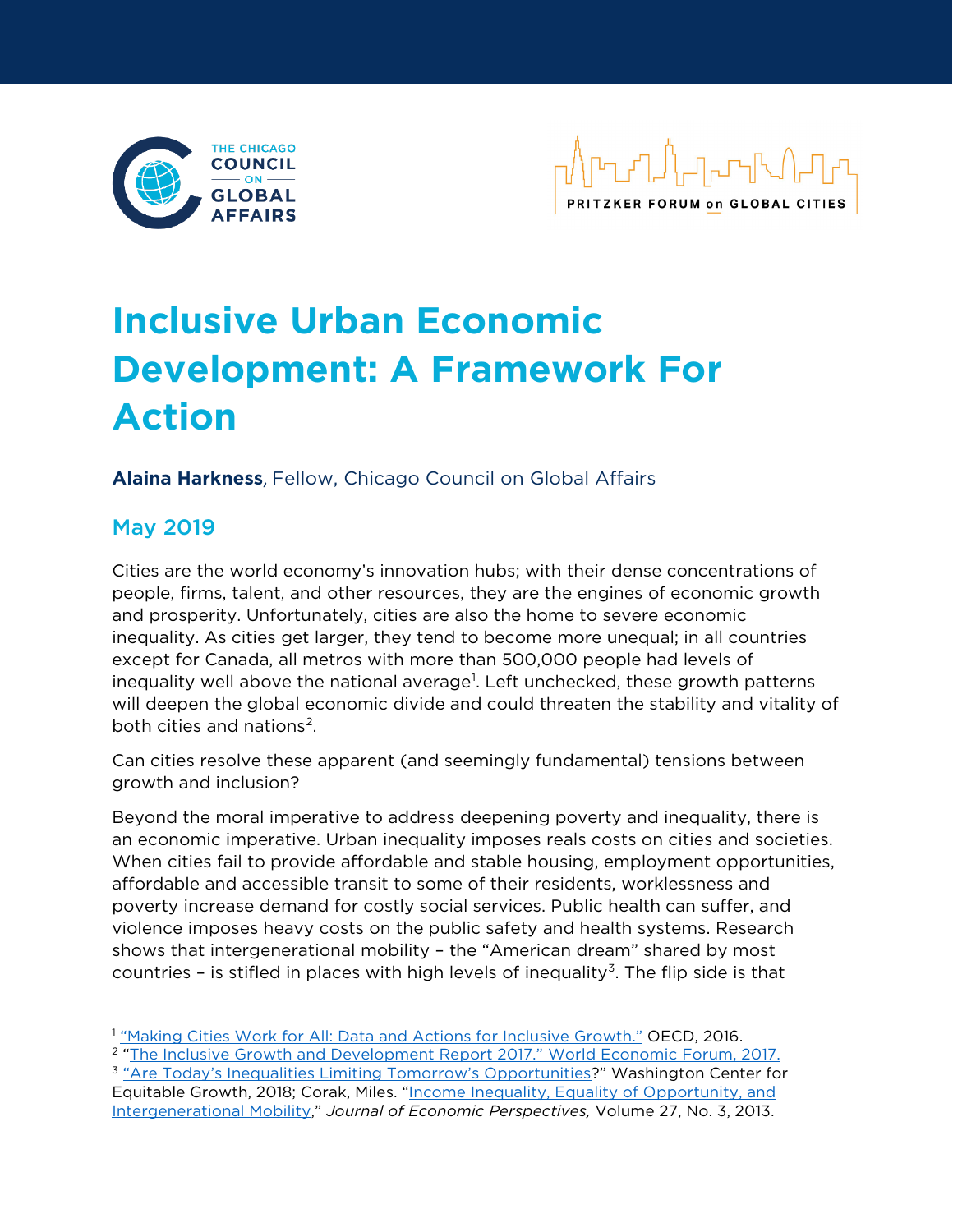places with the least inequality also experience higher and more sustainable levels of growth $4$ .

The great challenge and responsibility for city leaders is to find ways to use their economic power to 1) ensure that the conditions of their poorest residents continue to rise in real terms, and 2) narrow the gap in wealth and opportunity. We know that the most economically successful and competitive cities will find ways to mobilize and maximize all their assets and resources. Without intentional inclusive growth strategies, in most global cities, investments in the economy and gains from its growth have been unevenly distributed, both spatially and socioeconomically<sup>5</sup>.

### **Guidelines for Inclusive Growth**

To maximize the full economic potential of cities, leaders need to pursue economic growth strategies that are broadly inclusive of the full range of their people and place assets. They also need to identify creative policies to capture and distribute the gains from growth in thriving areas within cities to those that most need public investment in services and amenities.

City leaders need a new playbook to disrupt the status quo and establish more inclusive growth trajectories. Given the heterogeneity of geopolitical, social, and environmental contexts shaping urban economies, it can feel daunting to distill common principles for action. Yet cities and their residents share so many critical concerns – economic relevance, housing affordability, access to transit and information and communications technology (ICT) and developing human capital – that there is great demand for efforts to design, deliver, share and scale effective solutions.

What can public, private, and civic actors in cities each contribute to inclusive growth strategies, and how can they better coordinate their investments? The following action framework draws core concepts from recent research on urban inequality and economic development and provides illustrative examples of proven (or promising) policies and practices.

• Pursue complimentary strategies to create new growth while also achieving broad distribution of economic gains. Inclusive urban economic development strategies in cities have two facets. First, strategies to grow local economies more inclusively from the outset, by finding ways to engage all their people and place assets. Second, strategies to distribute the gains from economic

<span id="page-1-0"></span><sup>&</sup>lt;sup>4</sup> ["In It Together: Why Less Inequality Benefits All."](https://www.oecd.org/social/in-it-together-why-less-inequality-benefits-all-9789264235120-en.htm) OECD, May 2015; Ostry, Jonathan D. Andrew Berg, and Charalambos G. Tsangarides. ["Redistribution, Inequality, and Growth,"](http://www.imf.org/%20external/pubs/ft/sdn/2014/sdn1402.pdf;) IMF Staff Discussion Note, April 2014

<span id="page-1-1"></span><sup>&</sup>lt;sup>5</sup> An established and growing body of research underscores the challenge of inequality and compounding effect of race and place on economic mobility, particularly in the U.S. See for example, Harvard University's [Opportunity Insights](http://www.opportunityinsights.org/) project, led by Raj Chetty. Other essential references include: Piketty, Thomas. ["The Economics of Inequality.](https://www.amazon.com/Economics-Inequality-Thomas-Piketty/dp/1511336579)" Belknap Press, April 2015; Porter, Eduardo. ["America's Real Inequality Problem: Real Income Gains are Brief and Hard to](https://www.nytimes.com/2016/09/14/business/economy/americas-inequality-problem-real-income-gains-are-briefand-hard-to-find.html)  [Find.](https://www.nytimes.com/2016/09/14/business/economy/americas-inequality-problem-real-income-gains-are-briefand-hard-to-find.html)" New York Times, 2016; ["America's Shrinking Middle Class.](http://www.pewsocialtrends.org/2016/05/11/americas-shrinking-middle-class-a-close-look-at-changes-withinmetropolitan-areas/)" Pew Research Center, 2016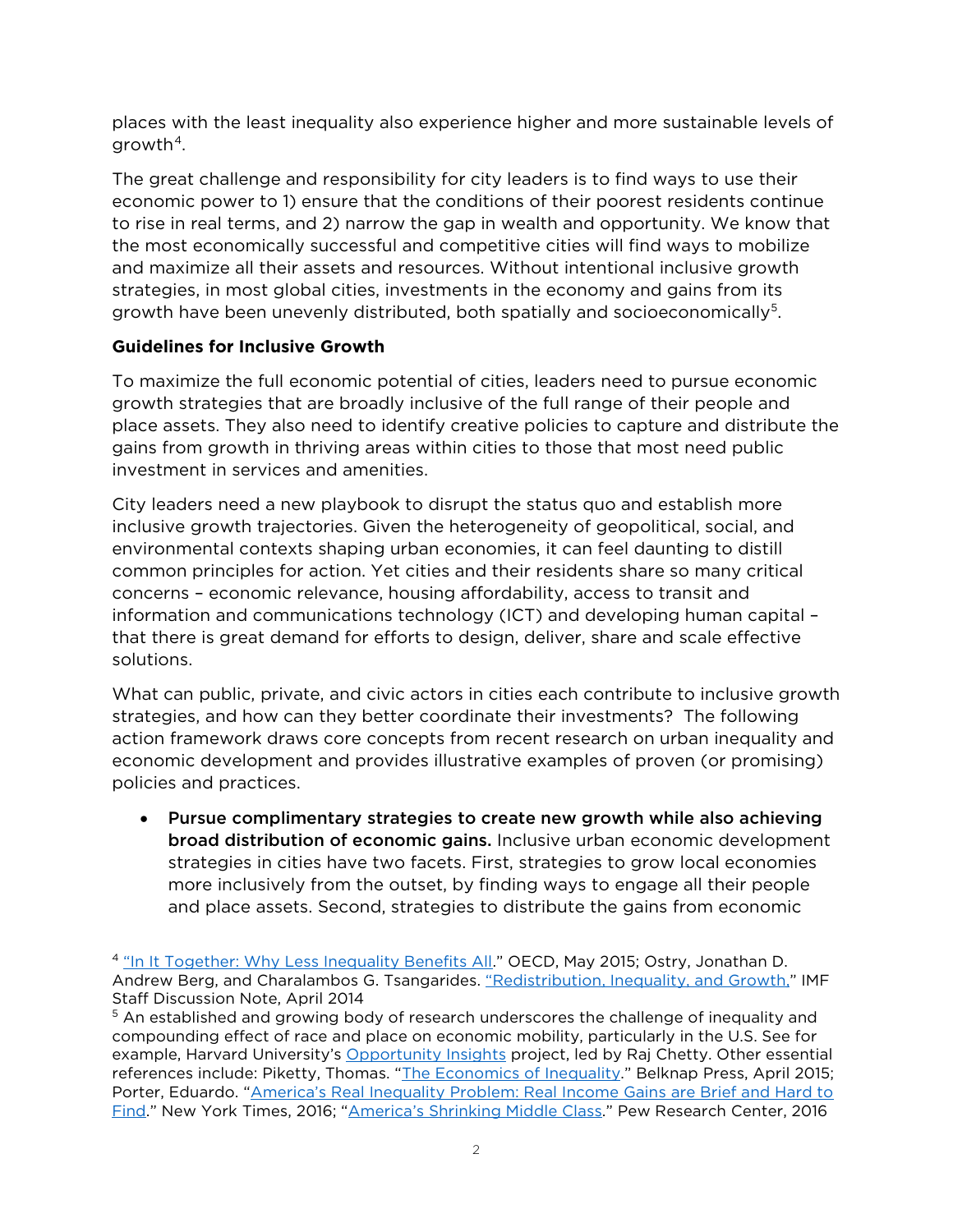growth more evenly across the population. While these strategies can be complementary, they are also distinct. Growth is defined by an increase in aggregate economic activity, output, and wealth. Distribution is the share of growth as it is spread across segments of a city's population<sup>[6](#page-2-0)</sup>. Efforts to *grow* urban economies in more inclusive ways can be designed and delivered independent of efforts to change the *distribution* of wealth, and vice versa.

- Tackle inequality and improve opportunity through focused cross-sector mobilization. Inclusive economic growth is not the responsibility of any one sector or segment of society. In our urban economic system, cities are networked, cross-sector enterprises. The public, private, and civic sectors each have roles to play on both the growth and distribution sides of the inclusive growth equation, but their levers are distinct.
- Empower the public sector to set an enabling policy framework and correct for market failures. The public sector also can help establish a leadership framework to encourage private sector leadership. The public sector deals with distribution of the gains from growth, primarily through tax policy, regulation, and development incentives. While mayors are the most visible public sector leader in most cities, many levels of public sector government are involved in shaping urban policy<sup>[7](#page-2-1)</sup>.

## **Standout Examples of Promoting Inclusive Growth**

City governments are also responsible for investments in the physical infrastructure (transit, housing, telecommunications) and human capital (youth development, education, workforce development) that enable businesses need to grow. No single city has developed the definitive inclusive growth playbook, but there are standout examples of policies, planning frameworks, targeted place-based development initiatives, and creative governance arrangements.

In Chicago (USA), the recently enacted Neighborhood Opportunity Bonus is a set of zoning changes designed to capture value from investment and growth in Chicago's downtown real estate market; the associated Neighborhood Opportunity Fund reinvests this in neighborhoods through targeted redevelopment grants<sup>1</sup>. As of August 2018, the program claims to have driven more than \$55M in investments in neighborhoods<sup>1</sup>.

<span id="page-2-0"></span> $6$  For an excellent explanation of the relationship between growth and distribution, or inclusion, see Bropy, Paul C, Robert Weissbourd, and Andy Beideman. ["Transformative](https://www.philadelphiafed.org/-/media/community-development/publications/special-reports/transformative-economies-emerging-practices-for-aligning-growth-and-inclusion/transformative-economies-emerging-practices-for-aligning-growth-and-inclusion.pdf?la=en)  [Economies: Emerging Practices for Aligning Growth and Inclusion."](https://www.philadelphiafed.org/-/media/community-development/publications/special-reports/transformative-economies-emerging-practices-for-aligning-growth-and-inclusion/transformative-economies-emerging-practices-for-aligning-growth-and-inclusion.pdf?la=en) Philadelphia Federal Reserve, October 2017.

<span id="page-2-1"></span><sup>&</sup>lt;sup>7</sup> Harkness, Alaina, Bruce Katz, Caroline Conroy, and Ross Tilchin. "Mayoral Powers in the Age of [New Localism."](https://www.brookings.edu/research/leading-beyond-limits-mayoral-powers-in-the-age-of-new-localism/) Brookings Institution, October 2017.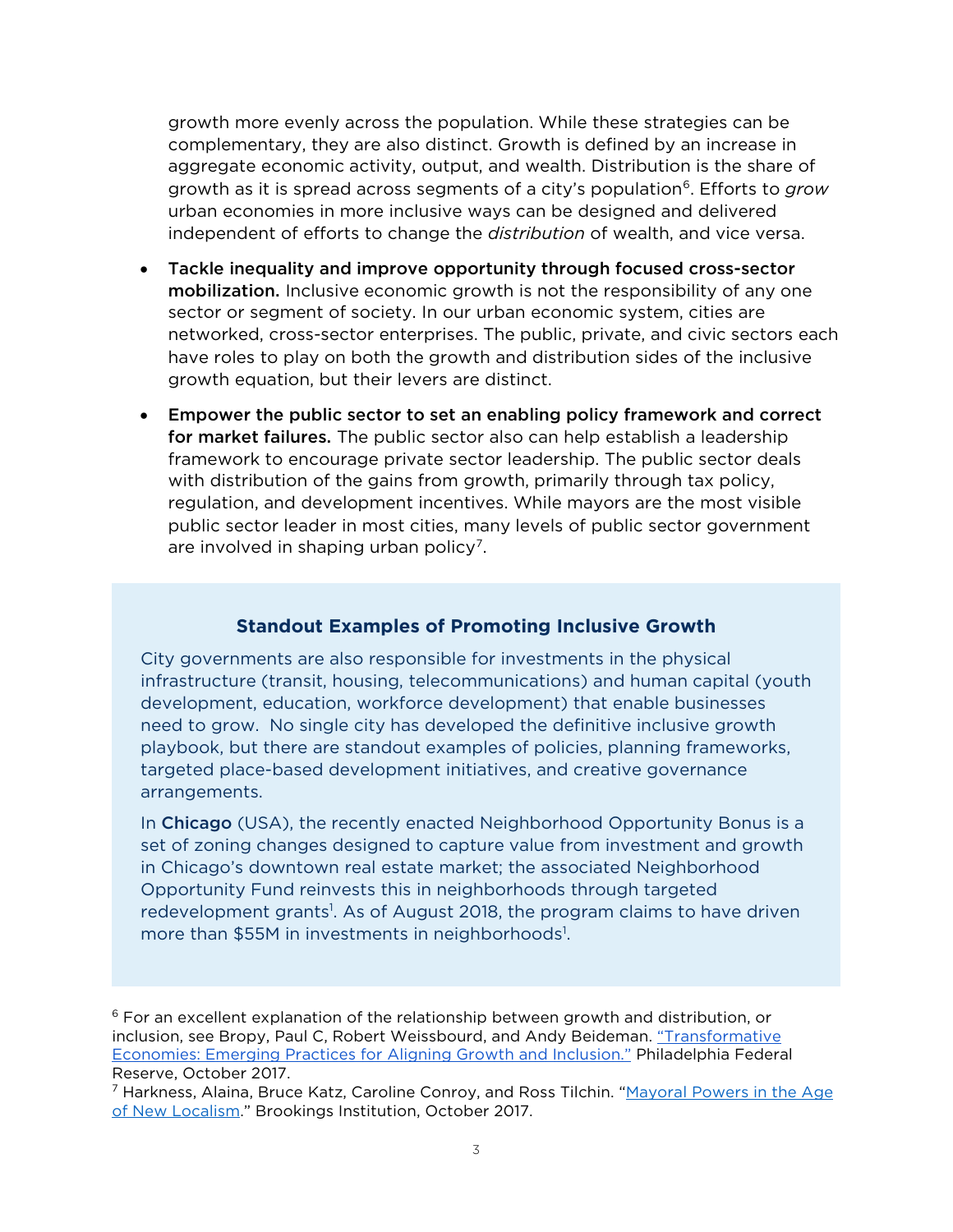In Crystal City, Virginia (USA) – now National Landing – multiple municipalities worked with the state of Virginia to craft a winning bid for Amazon's HQ2 that will test the idea that in the zero-sum game of business attraction, thoughtfully designed economic development incentives can deliver investments in human capital and infrastructure – not just public subsidy to corporations<sup>1</sup>.

In Birmingham (UK), the West Midlands Combined Authority Inclusive Growth Unit resulted from a governance change that gave the Greater Birmingham Region a "metro mayor" and authority to coordinate regional economic planning with housing, social supports, and other components of a comprehensive inclusive growth strategy<sup>1</sup>.

- Engage the private sector in a collaborative, problem-solving approach. The private sector can exercise leadership on inclusive growth in a number of ways, from raising the floor for worker wages, salaries, and benefits to providing opportunities for worker ownership. The role of companies in exercising socially responsible "corporate citizenship" varies considerably across country contexts, and the rise of multi-national global corporations with multiple home bases is changing the role of place-based corporate-civic leadership<sup>[8](#page-3-0)</sup>. In Newark, New Jersey (USA), the Newark Anchor Collaborative is a one example of an effort to increase corporate engagement in local sourcing and procurement, hiring, and other economic development investments<sup>9</sup>.
- Work with the civic sector, organized publics, and institutions of civil society, to advance inclusive growth agendas. Civil society plays a role by advocating for public policies and improved private sector practices, coordinating action across sectors, and engaging residents in the co-design and development of common resources in their cities. International institutions and foundations are working to elevate inclusive growth strategies and set an agenda with cities around the world; globally, the OECD's Inclusive Growth in Cities Campaign engages more than 45 mayors<sup>10</sup>. in the U.S., the Shared Prosperity Partnership is a multi-site initiative designed to advance promising inclusive growth practices<sup>[11](#page-3-3)</sup>. Led by civic sector initiatives, cities around the world are actively experimenting with Sharing City and Co-City frameworks, participatory budgeting, collaborative placemaking, open data and civic

<span id="page-3-0"></span><sup>&</sup>lt;sup>8</sup> Connolly, David, Hal Wolman, Katherine Pearson, and Royce Hanson. "Corporate Citizenship [and Urban Problem Solving: The Changing Role of Business Leaders in American Cities.](https://www.brookings.edu/research/corporate-citizenship-and-urban-problem-solving-the-changing-civic-role-of-business-leaders-in-american-cities/)" Brookings Institution, 2006.

<span id="page-3-1"></span><sup>9</sup> ["Anchor Collaboration."](https://www.newark-alliance.org/anchor/) Newark Alliance, 2019.

<span id="page-3-2"></span><sup>&</sup>lt;sup>10</sup> ["Inclusive Growth in Cities Campaign: A Roadmap for Action.](https://www.oecd.org/inclusive-growth/about/inclusive-cities-campaign/NY%20Proposal%20-%20English.pdf)" OECD, 2016.

<span id="page-3-3"></span><sup>&</sup>lt;sup>11</sup> ["About the Partnership."](https://www.sharedprosperitypartnership.org/about-the-partnership/) The Shared Prosperity Partnership, 2019.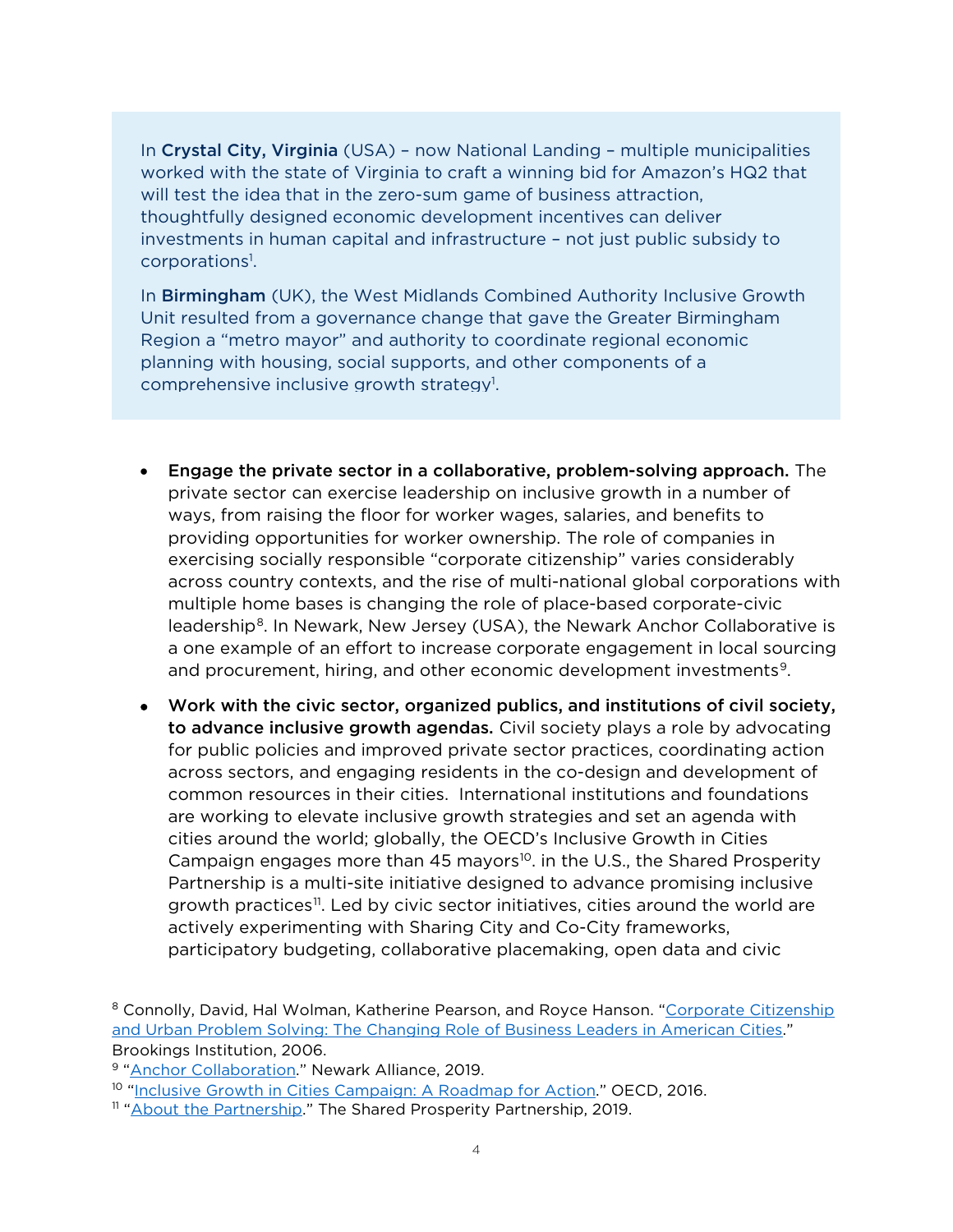technology<sup>12</sup>. All these efforts provide channels for meaningful resident engagement and participation in urban development agendas in different ways.

- Align and activate networks across these sectors –and focus them with intention on inclusive economic development strategies. As Bruce Katz notes, economically successful cities "think like a system, act like an entrepreneur…are structured enough to set a strong, stable institutional foundation for innovation and agile enough to move quickly to leverage market and demographic dynamics<sup>13</sup>." But is not sufficient to have this stablebut-agile urban economic development apparatus if it is not also intentionally focused on inclusive growth outcomes. Many urban economic development plans propose parallel strategies for development and inclusion, when to be successful they must be fully integrated. For example, in 2012 World Business Chicago released the Plan for Economic Growth and Jobs, which stands as a strong example of a comprehensive and regionally grounded plan<sup>[14](#page-4-2)</sup>.
- Manage cross-sector coordination through specialized, purpose-built institutions that can balance long-range planning and system thinking. For example, development authorities, land banks, and community land trusts are emerging as important players in long-range development planning and finance of land development, affordable housing, and other urban projects<sup>[15](#page-4-3)</sup>. Specialized development intermediaries for site-specific projects like the Copenhagen Port and Harbor Corporation provide key functions that no single sector could provide; publicly owned and privately managed entities help to ensure that the development and disposition of public assets can be reinvested into infrastructure, resident services, and other benefits<sup>16</sup>.
- Include place-based and people-based approaches in inclusive urban growth strategies. Place-based strategies include building on and capturing the value of land and other fixed assets; revitalization of urban industrial land, affordable housing development, infrastructure development, and commercial and industrial development<sup>[17](#page-4-5)</sup>. People-based strategies focus on supporting the

<span id="page-4-0"></span><sup>12</sup> Foster, Sheila, and Christian laione. ["The City as Commons."](https://digitalcommons.law.yale.edu/cgi/viewcontent.cgi?referer=&httpsredir=1&article=1698&context=ylpr&usg=AFQjCNGW_wxN7xvkTCM7CZSUbw4rfBHyxw&sig2=gBiiM1M5DpHy3MTCWGAhdg) Yale Law and Policy Review, Volume 34 Issue 2, 2016.

<span id="page-4-3"></span><span id="page-4-2"></span><span id="page-4-1"></span><sup>13</sup> Katz, Bruce. ["The New Localism: Think Like a System, Act Like an Entrepreneur.](https://www.thersa.org/discover/publications-and-articles/rsa-comment/2018/03/the-new-localism-think-like-a-system-act-like-an-entrepreneur)" Royal Society for the encouragement of Arts, Manufactures and Commerce (RSA), March 2018. <sup>14</sup> ["A Plan for Economic Growth and Jobs.](https://www.chicago.gov/content/dam/city/depts/dcd/general/Plan-for-Economic-Growth-and-Jobs.pdf)" World Business Chicago, March 2012. <sup>15</sup> "New Institutions for a New Economy: Development Authority Design and Practice for the 21st Century." RW Ventures, April 2018; Thaden, Emily, Kim Graziani, and Annie Stup. "Land [Banks and Community Land Trusts: Not Synonyms or Antonyms. Complements.](https://shelterforce.org/2016/11/09/land-banks-community-land-trusts-not-synonyms-or-antonyms-complements/)" Shelterforce, November 2016.

<span id="page-4-4"></span><sup>16</sup> Katz, Bruce, and Luise Noring. ["The Copenhagen City and Port Development](https://www.brookings.edu/research/copenhagen-port-development/) Corporation: A [Model for Regenerating Cities.](https://www.brookings.edu/research/copenhagen-port-development/)" Brookings Institution, 2017.

<span id="page-4-5"></span><sup>17</sup> Placed-based economic development strategies in cities vary widely by country. For a review of place-based inclusive development strategies in the U.S. see: Puentes, Robert, and Peter McFerrin. ["The Intersection of Place and the Economy.](https://www.brookings.edu/research/the-intersection-of-place-and-the-economy/)" Brookings Institution, May 2012;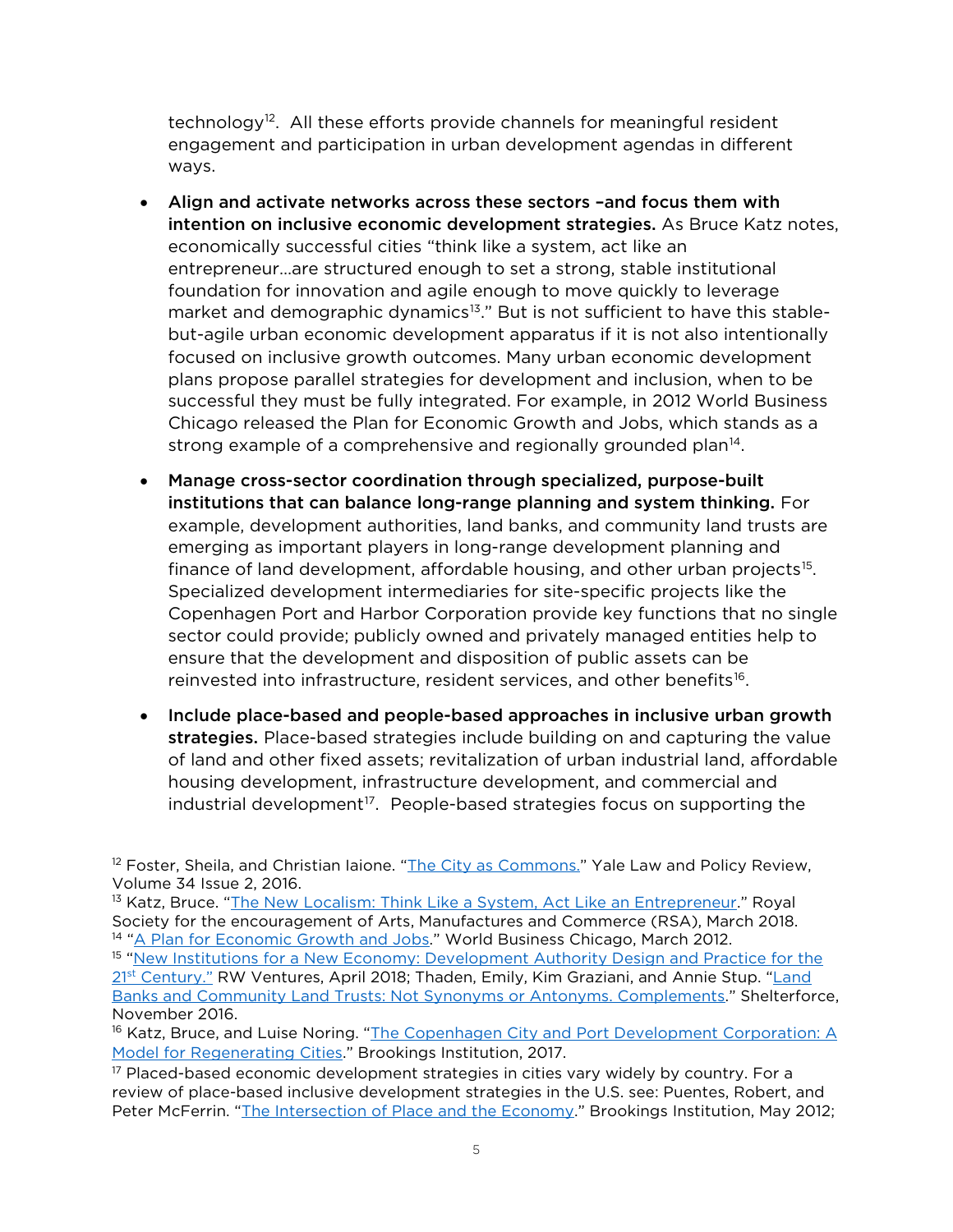economic stability and mobility of city residents, include education, workforce development, financial readiness, savings, and asset building, and housing mobility programs. People- and place-based strategies are related and complementary, but they are also distinct. Success measures for a place-based strategy could include rising housing prices that benefit low-income homeowners but cause renters to move to lower-cost neighborhoods; success measures for people-based strategies could include mobility to neighborhoods and cities with greater opportunity<sup>18</sup>.

• Consciously stimulate practice and product innovation to adapt to changing economic realities. The playbook for inclusive urban economic development is a work in progress; specialized nonprofits and NGOs, foundations and universities, private companies and consultancies, and public sector leaders all have roles to play in advancing the everyday discipline and practice of economic development. In the US, the National League of Cities is working to catalyze a range of creative economic development partnerships in cities through a new innovation ecosystem initiative<sup>19</sup>. The New Growth Innovation Network (NGIN) is a national network of practitioners working to invent, prove out, and scale up a next generation of economic development practices<sup>[20](#page-5-2)</sup>. The Brookings Institution's Inclusive Growth Development Lab offers an inclusive growth framework for economic development organizations (EDOs)<sup>[21](#page-5-3)</sup>. Globally, the World Economic Forum issued a call for inclusive growth practice case studies and has committed to tracking their development over time within the context of a shared learning platform<sup>[22](#page-5-4)</sup>.

A Collective Challenge. Our future depends on our collective ability to identify the policies and practices that will turn cities and their economies into engines of shared prosperity and opportunity instead of growth machines that concentrate wealth and deepen inequality.<sup>[23](#page-5-5)</sup> This will depend on sound research that quantifies the benefits of inclusive growth for cities and helps sharpen the case that growth and inclusion are not incompatible, but fundamentally linked. It will depend on leaders across

Liu, Amy, and Alan Berube. ["Matching Place-Based Strategies to the Scale of the Market.](https://www.brookings.edu/articles/matching-place-based-strategies-to-the-scale-of-the-market/)" Brookings Institution, January 2015. For international sub-national examples, including Alicedale, South Africa, the Austrian Land of Styria, and Krakow, Poland, see: Rodriguez-Pose, Andres, and Callum Wilkie. ["Revamping Local and Regional Development through Place](https://penniur.upenn.edu/uploads/media/Rodriguez-Pose_-_Wilkie_PennIUR-Philly_Fed_working_paper_091616.pdf)[based Strategies."](https://penniur.upenn.edu/uploads/media/Rodriguez-Pose_-_Wilkie_PennIUR-Philly_Fed_working_paper_091616.pdf) Penn Institute for Urban Research, September 2016.

<span id="page-5-0"></span><sup>18</sup> Galster, George. "People Versus Place, People and Place, or More? New Directions for [Housing Policy."](https://www.tandfonline.com/doi/full/10.1080/10511482.2016.1174432) Housing Policy Debate, 27:2, 2017.

<span id="page-5-1"></span><sup>19</sup> "New 'Innovation Ecosystem' Program at the National League of Cities Supports Local [Entrepreneurs, Innovation, and STEM Pathways.](https://www.nlc.org/article/new-innovation-ecosystem-program-at-the-national-league-of-cities-supports-local)" National League of Cities, June 2018. <sup>20</sup> ["About.](https://newgrowth.org/about/)" New Growth Innovation Network, 2019.

<span id="page-5-3"></span><span id="page-5-2"></span><sup>21</sup> Donahue, Ryan, Brad McDearman, and Rachel Barker. "Committing to inclusive growth: [Lessons for metro areas from the Inclusive Economic Development Lab.](https://www.brookings.edu/research/committing-to-inclusive-growth-lessons-for-metro-areas-from-the-inclusive-economic-development-lab/)" Brookings Institution, September 2017.

<span id="page-5-5"></span><span id="page-5-4"></span><sup>22</sup> ["Grow Inclusive Case Studies: Call for Submissions."](http://www3.weforum.org/docs/WEF_GrowInclusive_Call_for_Case_Studies.pdf) World Economic Forum. <sup>23</sup> Mollotch, Harvey. ["The City as a Growth Machine: Toward a Political Economy of Place."](https://web.ics.purdue.edu/%7Ehoganr/SOC%20602/Spring%202014/Molotch%201976.pdf) American Journal of Sociology, Vol 82, No. 2, 1976.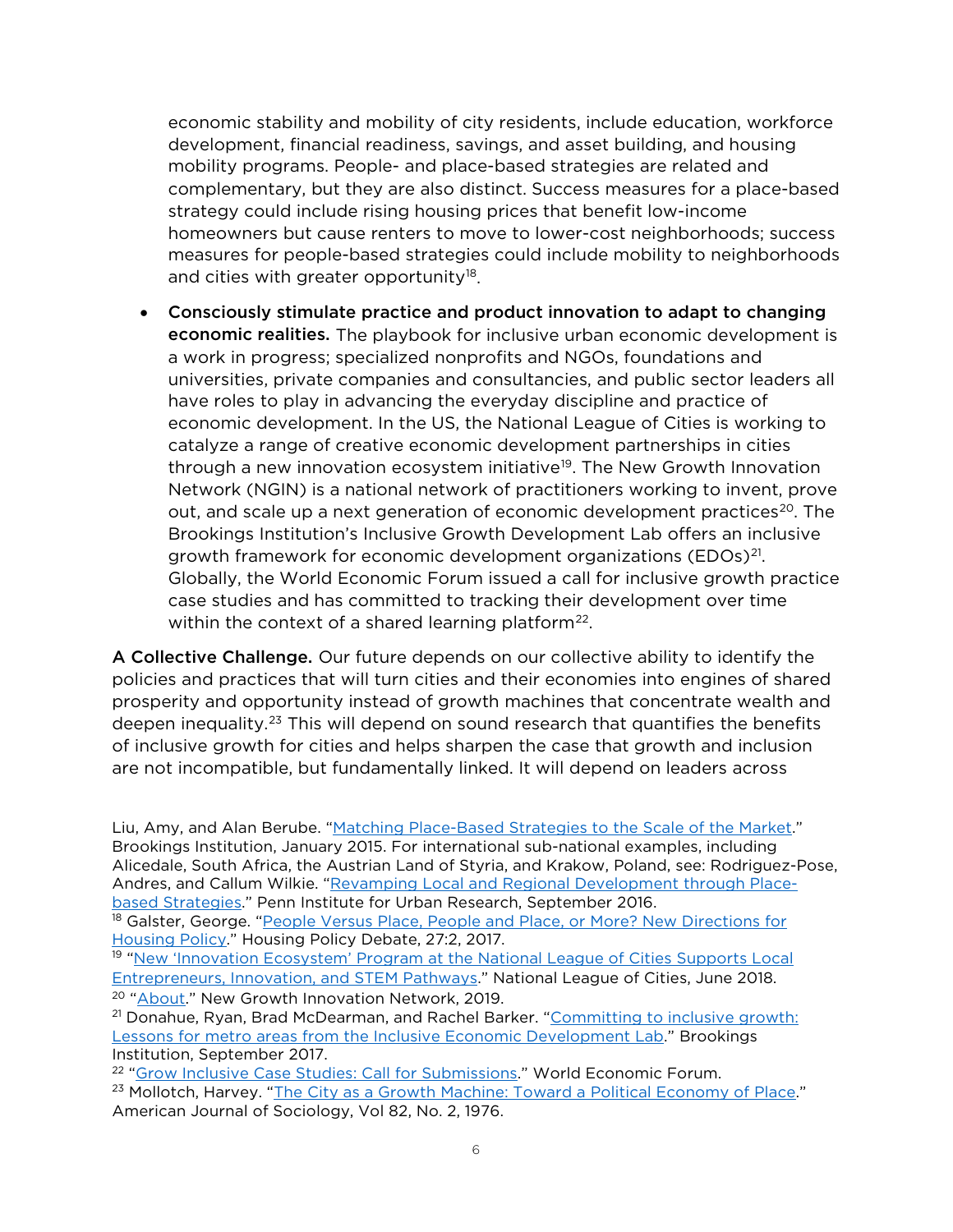sectors that can capture and communicate this case to build broad public support for proven (and promising) policies and programs. It will depend on innovative practitioners that continue to push the boundaries of what is known and possible to build a better playbook to enable and resource inclusive growth strategies, designing new institutions, financial tools, planning frameworks, and practices across the wide spectrum of fields that matter for this agenda. This is our collective challenge, and this framework has room for everyone to contribute, regardless of profession, sector, or geography.

#### This is a framework for action. What will you do next?

*This piece was informed by a private workshop on "Economic Development for Inclusive Growth" held on June 7 at the 2018 Chicago Forum on Global Cities, hosted in partnership with the Financial Times. The forum was made possible with the support of AbbVie, UL, Grant Thornton, Hyatt Hotels Foundation, Kirkland & Ellis, United, and USG, and the Robert R. McCormick Foundation. The workshop was conducted under Chatham House rules. Special thanks to Andrea Zopp, Danielle Harbison, Claudio Orrego Larrain, and Ian Ward for contributing their expertise to lead the discussion. Thanks also to Teamwork Englewood and the Greater Englewood Community Development Corporation for providing the meeting space for the session.*